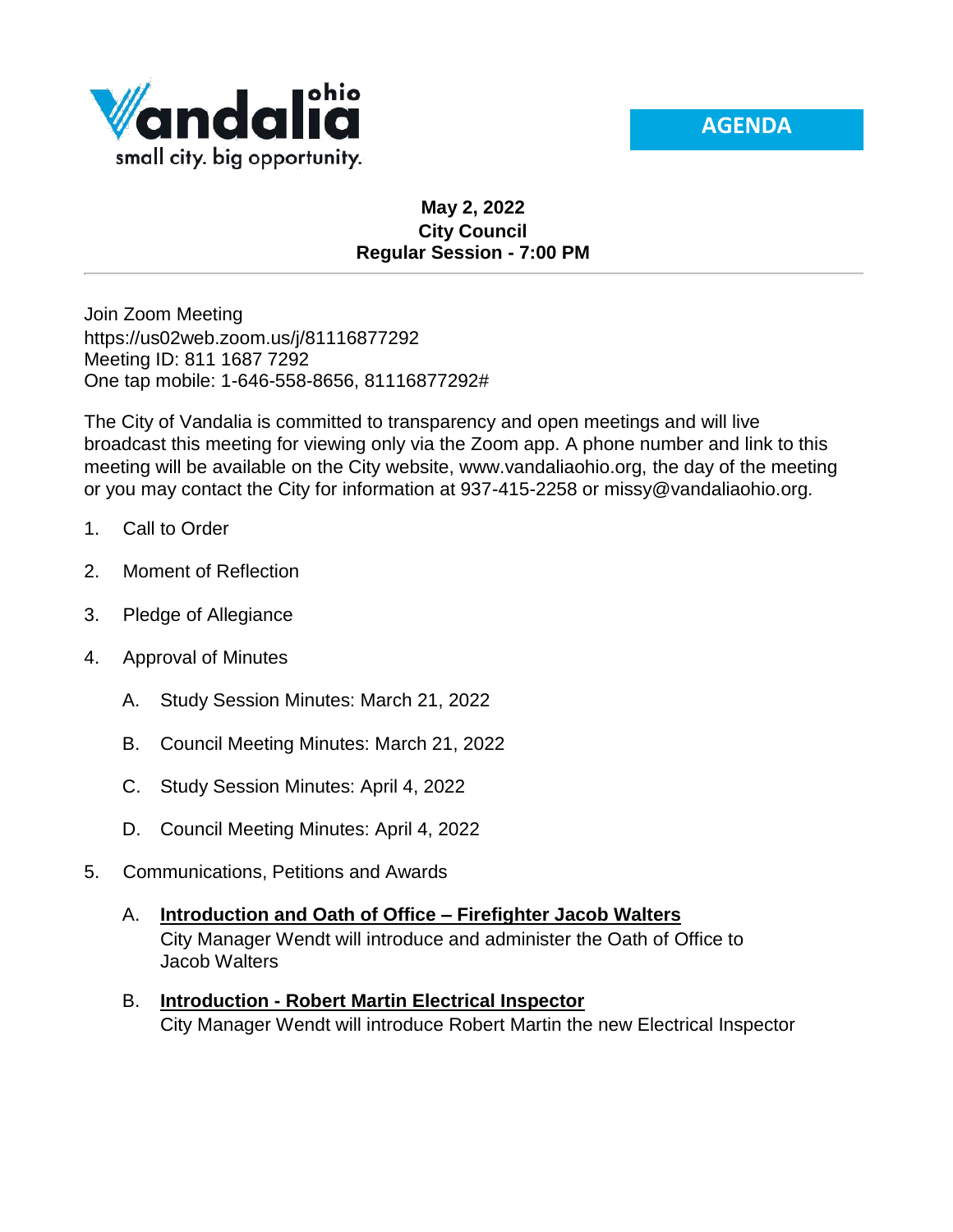- D. **Proclamation - State Farm Insurance 100th Anniversary – June 7, 2022** Mayor Herbst will be presenting proclamations to David Yenney and Cameron Titlow celebrating the 100<sup>th</sup> Anniversary of State Farm.
- 6. Public Hearing
- 7. Comments from Interested Citizens
- 8. City Manager's Report
	- A. Information Items
		- 1. **National Day of Prayer - Thursday, May 5th, 2022**

National Day of Prayer Breakfast will be held at First Light Church from 8:30 am - 10:30 am. Breakfast will begin at 8:30 am in the fellowship hall and the Prayer Service will begin at 9:15 am in the Sanctuary. The event is free to the community. To RSVP, call 937-898-3801.

## 2. **Council Spring Retreat - Monday, May 9th, 2022** The Spring Retreat will be held at Shen's in the business room from 4:00 pm – 8:00 pm.

- B. Action Items
- 9. Old Business
- 10. Resolutions
- 11. Ordinances First Reading
	- A. **22-16** An Ordinance Amending Section 678.10 Of The Codified Ordinances Of The City Of Vandalia, Ohio, Relating To Fireworks
	- B. **22-17** An Ordinance Amending The Vandalia Zoning Code Section 1218.03 (b) "Prohibited Uses" To Prohibit The Retail Sales, Manufacturing, And Wholesaling Of 1.3G And Certain 1.4G Fireworks
	- C. **22-18** An Ordinance Rezoning .996 Acres Of Land Located At 3324 Benchwood Road From Gateway Business (GB) To Highway Business (HB) And Amending The Zoning Map Of The City
- 12. Ordinances Second Reading
	- A. **22-15** An Ordinance Amending The Vandalia Zoning Code And Map To Include The Vandalia City Center Overlay